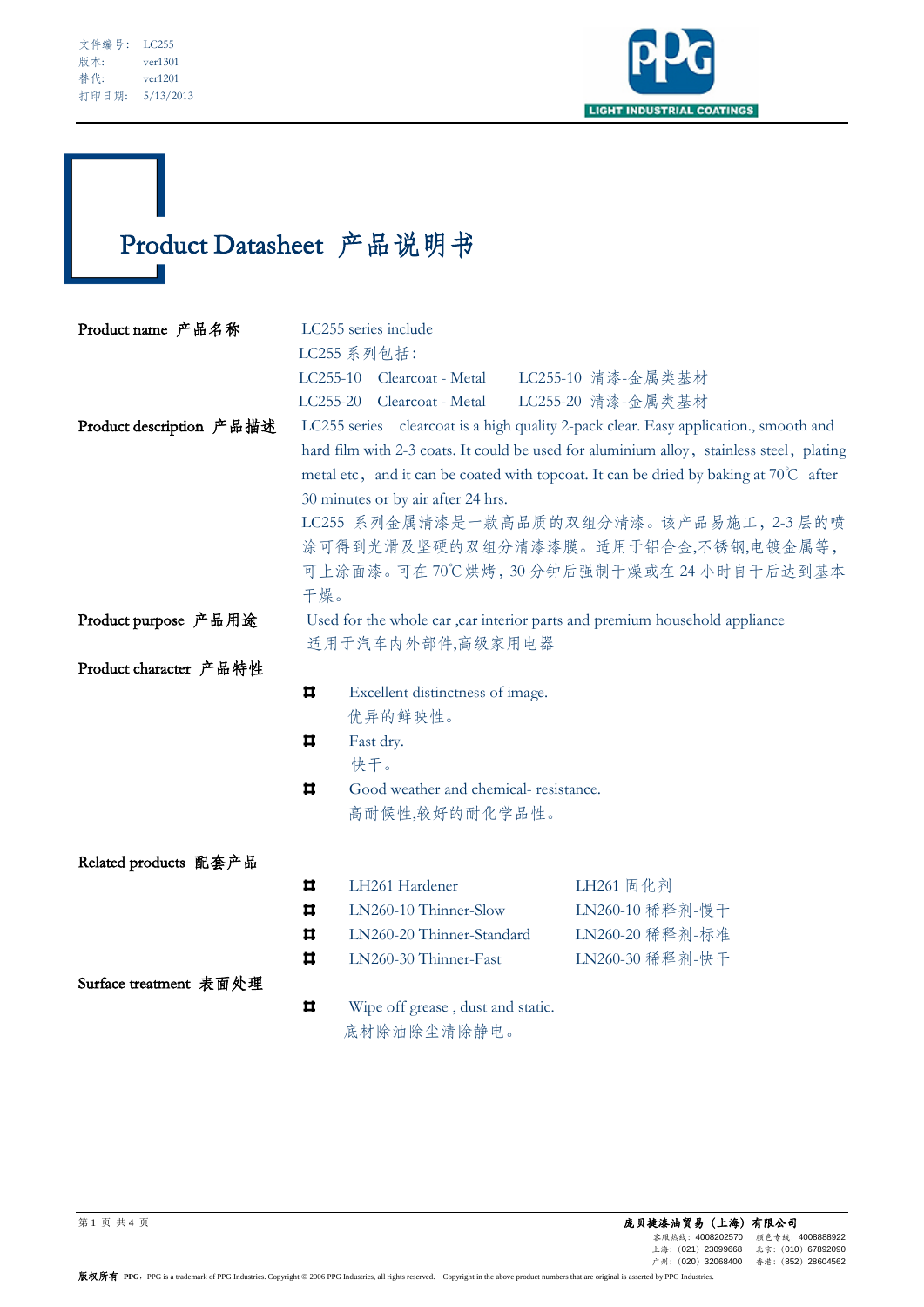| 文件编号: | LC255     |
|-------|-----------|
| 版本:   | ver1301   |
| 替代:   | ver1201   |
| 打印日期: | 5/13/2013 |



#### Application process 施工流程

| Application methods                                                    | Conventional spray  |            |  |
|------------------------------------------------------------------------|---------------------|------------|--|
| 施工方法                                                                   | 手工喷涂                |            |  |
| Clearcoat 清漆                                                           | LC255-10            | LC255-20   |  |
| Hardener 固化剂                                                           | LH261               |            |  |
| Thinner 稀释剂                                                            | LN260-10/20/30      |            |  |
| Mixing ratio (clearcoat : hardener : thinner)<br>混合比例(清漆:固化剂:稀释剂)(重量比) | $5:1:1-2$           | $10:1:2-4$ |  |
| Pot life 混合使用时间 (25℃)                                                  | 3 hrs/小时            |            |  |
| Spray viscosity<br>喷涂粘度(DIN4/涂 4 杯, 25℃)                               | 16-20 S/秒           |            |  |
| Spray distance<br>喷涂距离 (cm/厘米)                                         | $15 - 20$           |            |  |
| Spray nozzle<br>喷涂口径 (mm/毫米)                                           | $1.3 - 1.5$         |            |  |
| Pressure 喷涂压力 (Mpa)                                                    | $0.3 - 0.5$         |            |  |
| Flash-off 层闪时间                                                         | 5mins/分钟            |            |  |
| Flow time 流平时间                                                         | 10mins/分钟           |            |  |
|                                                                        | Forced Drying 强制干燥: |            |  |
| Curing conditions 固化条件                                                 | 30mins/分钟 (70℃)     |            |  |
|                                                                        | Air Drying 自干:      |            |  |
|                                                                        | 24hrs/小时            |            |  |

### Important notes 注意事项:

- **#** Please choose suitable products according to different substrates. 请根据底材选择 LC255 系列中的产品。
- **Please mix thoroughly before mix and using.** 涂料开罐后应充分搅拌均匀再使用。

Before spraying, use 200 mesh strainer mesh to remove impurity if any. 油漆调好使用前须用 200 目滤网过滤,以除去可能混入的杂质。

- $\sharp$  After mixing, it's preferred to wait for 15 minutes before spraying. Please use up all paints within 2~3 hours in order to maintain best performance. 涂料调制后,在使用前陈化一刻钟使用更佳,请在 2~3 小时内用完以确保最佳的性能。
- The mix ratio between clear and hardener should be right, avoid influencing effect. 调配比例务必准确,以免影响效果。
- $\blacksquare$  Must use recommended thinner. 须用专用稀释剂。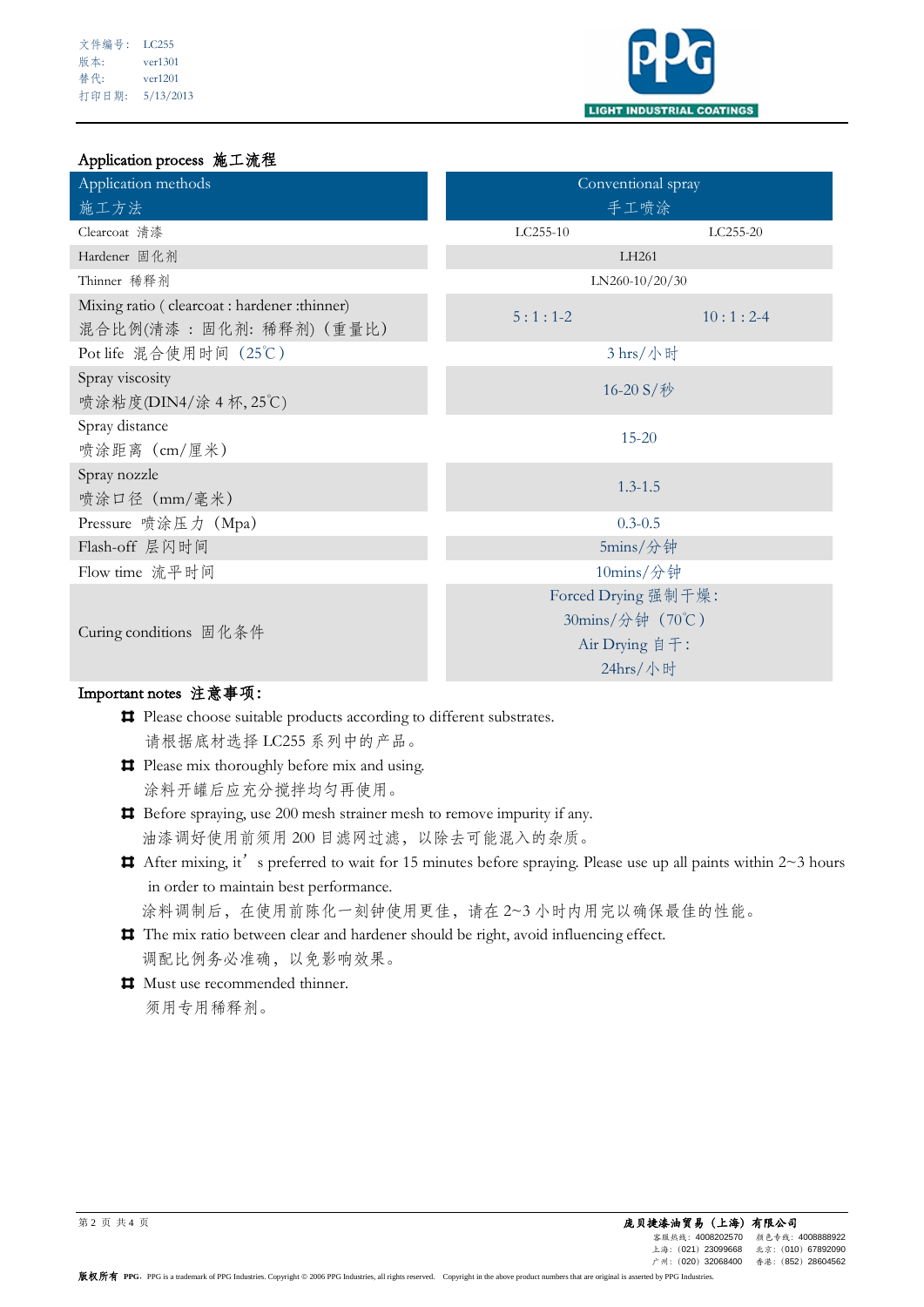#### Dry film performance 干膜性能\*



| Item 项 目                                                           | Specification 指<br>标                                        |           |  |
|--------------------------------------------------------------------|-------------------------------------------------------------|-----------|--|
| Film appearance                                                    | Smooth                                                      |           |  |
| 漆膜外观 (GB1729)                                                      | 平整光滑                                                        |           |  |
| Gloss $(60^{\circ})$ , %                                           | 高光清漆                                                        |           |  |
| 光泽 (60°), % (GB9754)                                               | $\geqslant 90$                                              |           |  |
| Drying at 80°C baking (min)                                        |                                                             |           |  |
| 80℃烘烤时的干燥性 (分钟) (GB1735)                                           | 30min 分钟                                                    |           |  |
| Hardeness                                                          | 烘干后                                                         | $\geq$ HB |  |
| 硬度(GB6739)                                                         | 实干后<br>$\geq F$                                             |           |  |
| Adhesion (cross cut test)                                          | 100/100                                                     |           |  |
| 附着力 (划格法) (GB9286)                                                 |                                                             |           |  |
| Water resistance $(40^{\circ}\text{C}, 120\text{h})$               | No obvious change                                           |           |  |
| 耐水性 (40℃, 120 小时) (GB/T1733)                                       | 无明显变化                                                       |           |  |
| Resistance to xylene mixed (6:4 mixing xylene and                  | Wipe 8 times back and forth. No obvious scar, gloss         |           |  |
| butanol)                                                           | reduces and gauze dyes.                                     |           |  |
| 耐混合二甲苯性(用 6: 4 二甲苯/丁醇混合溶液)                                         | 来回擦拭8次,无明显伤痕,光泽减少及纱布着色。                                     |           |  |
| Acid resistance $(25^{\circ}\text{C}, 5\% \text{ H}_2\text{SO}_4)$ | 24 hrs, No obvious change                                   |           |  |
| 耐酸性 (25℃, 5% 硫酸溶液)                                                 | 24 小时,无明显变化                                                 |           |  |
| Alkali resistance (25°C, 5% NaOH)                                  | 24 hrs, No obvious change                                   |           |  |
| 耐碱性 (25℃, 5% 氢氧化钠溶液)                                               | 24 小时,无明显变化                                                 |           |  |
| Humidity resistance                                                | 120hrs, no blanch, blister, wrinkle, rust and fade and etc. |           |  |
| 耐湿热性 (GB1740)                                                      | 120 小时,无发白、起泡、皱纹、生锈及明显的失光                                   |           |  |
|                                                                    | 褪色等缺陷                                                       |           |  |
| Weather resistance to xenon lamp(artificial aging                  | 1000Hrs/小时                                                  |           |  |
| speedup)                                                           | Gloss loss: 1                                               |           |  |
| 氙灯耐候性 (人工加速老化) (ASTM G53)                                          | 失光一级,                                                       |           |  |
|                                                                    | Color deviation: 1                                          |           |  |
|                                                                    | 变色一级                                                        |           |  |

\*Above mentioned results are worked out on below test panel, in an ordinary lab environment. Result will be different under other circumstance thus pre-test is strongly recommended.

上述结果是基于以下测试板材,在实验室环境获得的。不同的环境和基材置备会产生不同的结果,因此我们强烈建议在使用前根据自己的工艺参数安排 测试。

## 第 3 页 共 4 页 庞贝捷漆油贸易(上海)有限公司